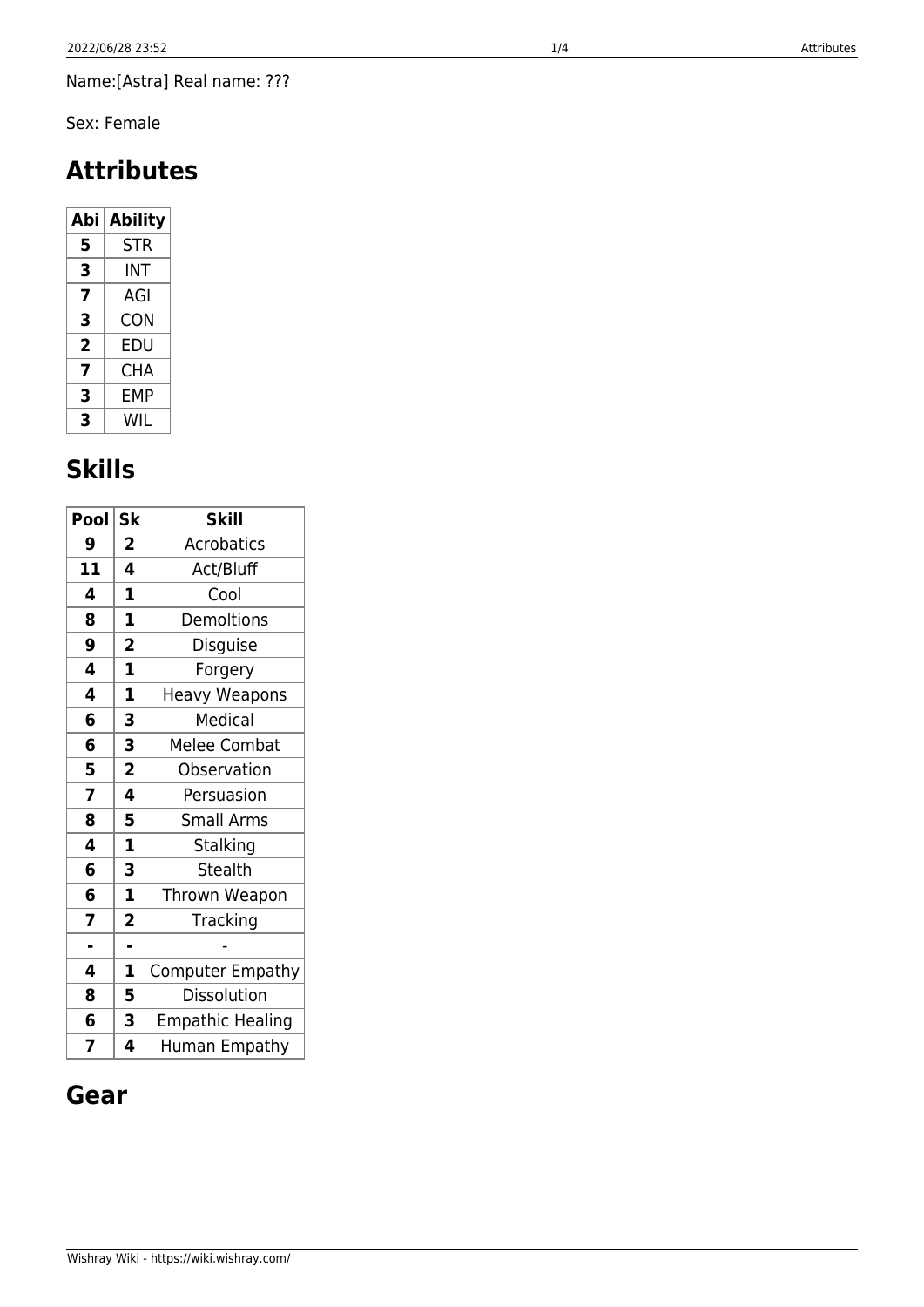#### **Contacts**

## **Hindrances**

• 1 Craving Love

### **Benefits**

4 Passion

#### **Careers**

- Background: Wealthy but troubled kid
- School: Military Boarding School
- Career 1: Secret Experiments in School
- Career 2: Delta 7 Trainee
- Career 3: Delta 7 Operative
- Career 4: Dissolved Captive

#### Bonds:

- Mai student of sorcery
- White Circle former colleagues
- The Underground Allies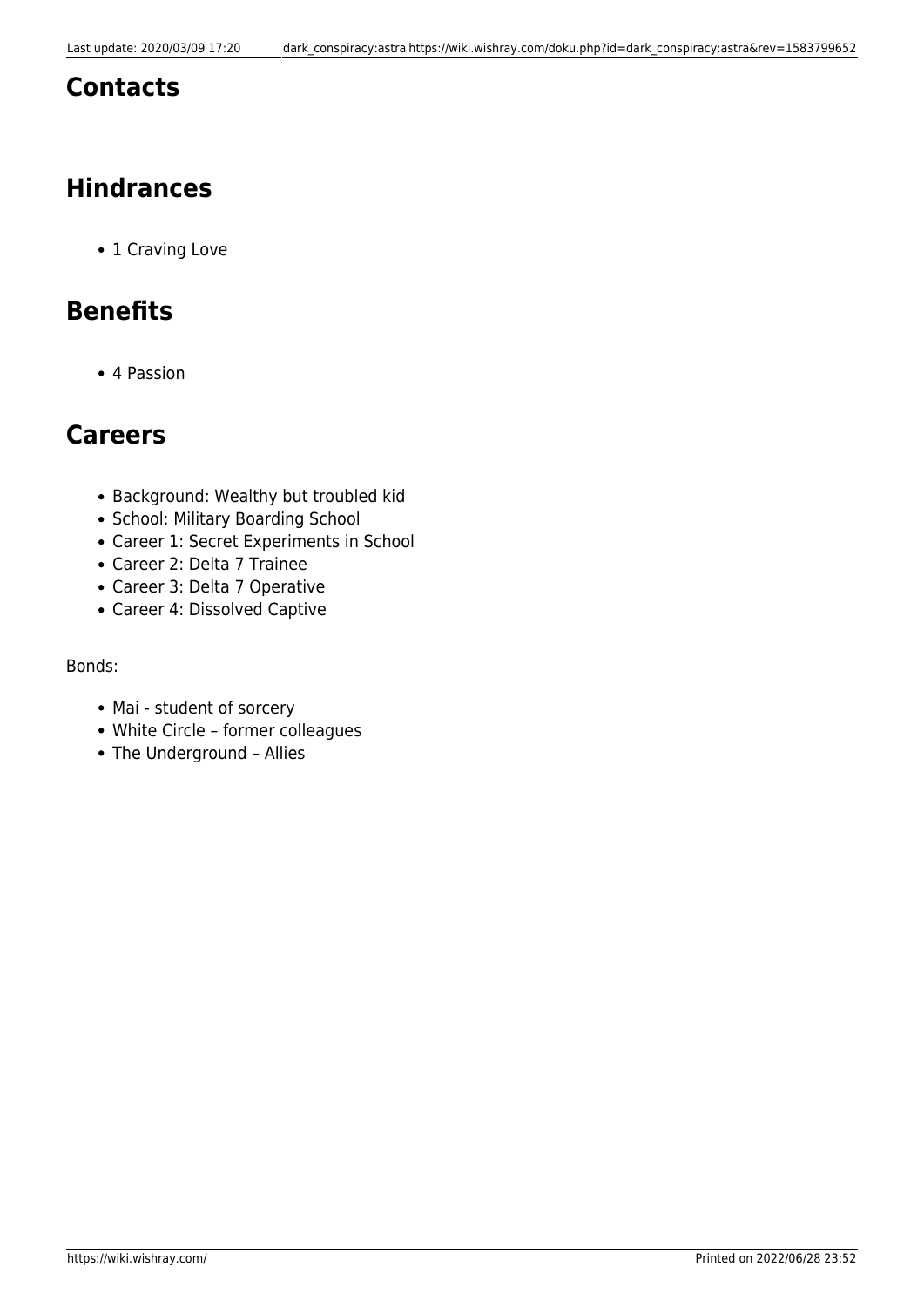

<https://captrosko.tumblr.com/post/179451602515/kandra-i-found-i-hadnt-been-carrying-a-man>

#### **Recent Background**

Astra was held for a couple of years, during which time Beta Three had been reassigned to the Chicago Underground and become a trusted senior member. Astra got loose from her captives somehow just a couple of months ago, and ended up in Cleveland.

Not recalling much, she did remember a couple of operatives she worked with in the Cleveland area, and tried to look them up. She found that both of them had been slain. While looking into the second of them, she ran into one "Field Agent Leonard Maxwell" and one Deputy Regional Director Frank Lime of the DEA, cleaning up the murder of the D7 agent she was looking for at a hotel room, and planting evidence to make it look like a typical murder (instead of the very bloody affair that it actually was).

Astra followed a lead on another D7 agent that went to Gary (to help the underground there deal with the BioChem situation). He was never found, and suspicion now is that he may well be dead. Further it seems likely that his mind may have been read, and that this may have lead the conspiracy to the other D7 agents in Cleveland.